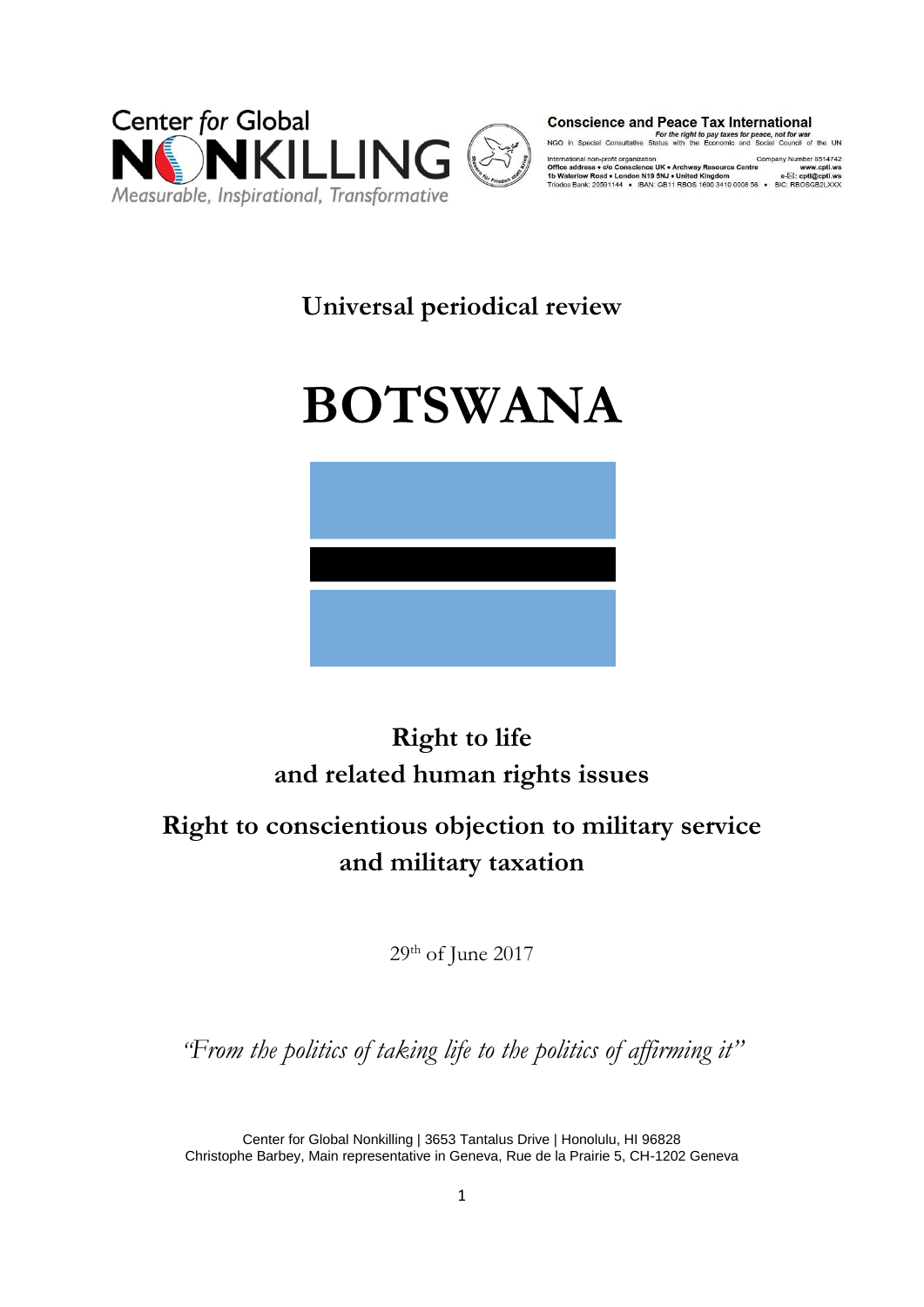# **"We understand the right to life as being the right not to be killed, but also as everyone's responsibility not to kill others".**

#### **Introduction**

The **Center for Global Nonkilling** has a unique mission that is both inspirational for individuals and transformative for societies: *"To promote change toward the measurable goal of a killing-free world by means open to infinite human creativity in reverence for life"*. The Center for Global Nonkilling (CGNK) was founded in 2009 by late Pr. Glenn Paige, Professor of political science and author of the book "Nonkilling Political Science" available in many languages. CGNK is a worldwide congregation of scholars working to create societies that do not kill. It has ECOSOC special consultative status since 2014<sup>1</sup>.

The right to life

All human rights are universal, of equal importance, indivisible, interlinked and mutually reinforcing. They are human and legal values enshrined in and rising from our human existence. They are at the source of and express the skills and capacities needed to create dignity for all, as well as a sustainable and happy future. They are at the core of all intent meant to live, live free and live well and they are always present when achieving any and all aspects of a fulfilling life.

Compared to other human rights, the right to life has the following specific features:

a. If dignity can be said to be the paramount human right because present when each and all other human rights are fulfilled, the right to life *precedes* all other human rights: if life is taken, all human rights are cancelled<sup>2</sup>. Conversely, giving solid ground to the right to life and henceforth to life's quality is the base needed for the peaceful progress, for the proactive fulfillment and for the completion of all human rights.

b. There are no possible limitations or restrictions to the right to life: one is either alive, or not. Issues pertaining to the beginning and the end of life such as reproductive rights, abortion, suicides and euthanasia as well as prenatal and genetic engineering shall be dealt with in a preventive, human and humane sustainable manner.

c. The right to life is also the duty not to kill. Therefore the right to life is a fully reciprocal and universal right: life is granted to all and in need of being granted and protected by all.

The Center for Global Nonkilling recognises no right to kill. Though not rights, three powers to kill have been, or sometimes are legally granted:

1) The use of legitimate defence proportionate to the direct, serious and imminent threat, as legally required or better using nonviolent means, should never result in acts of killing or maiming. Nevertheless, whatever the result of legitimate defence may be, an independent judicial control over it is part of the rule of law.

Similarly, because it highly impacts on the right to life, any use of force by officials or by any one should be avoided or highly limited. Outmost attention is to be given to prevent situations which may thereafter result in loss or losses of lives or in any type of maiming. Again, any official use of force should be monitored by an independent mechanism.

2) Death penalty, if ever permissible, is however a major and definitive breach of the right to life. More often than not, it is also considered as an inhumane, cruel and degrading treatment<sup>3</sup>. It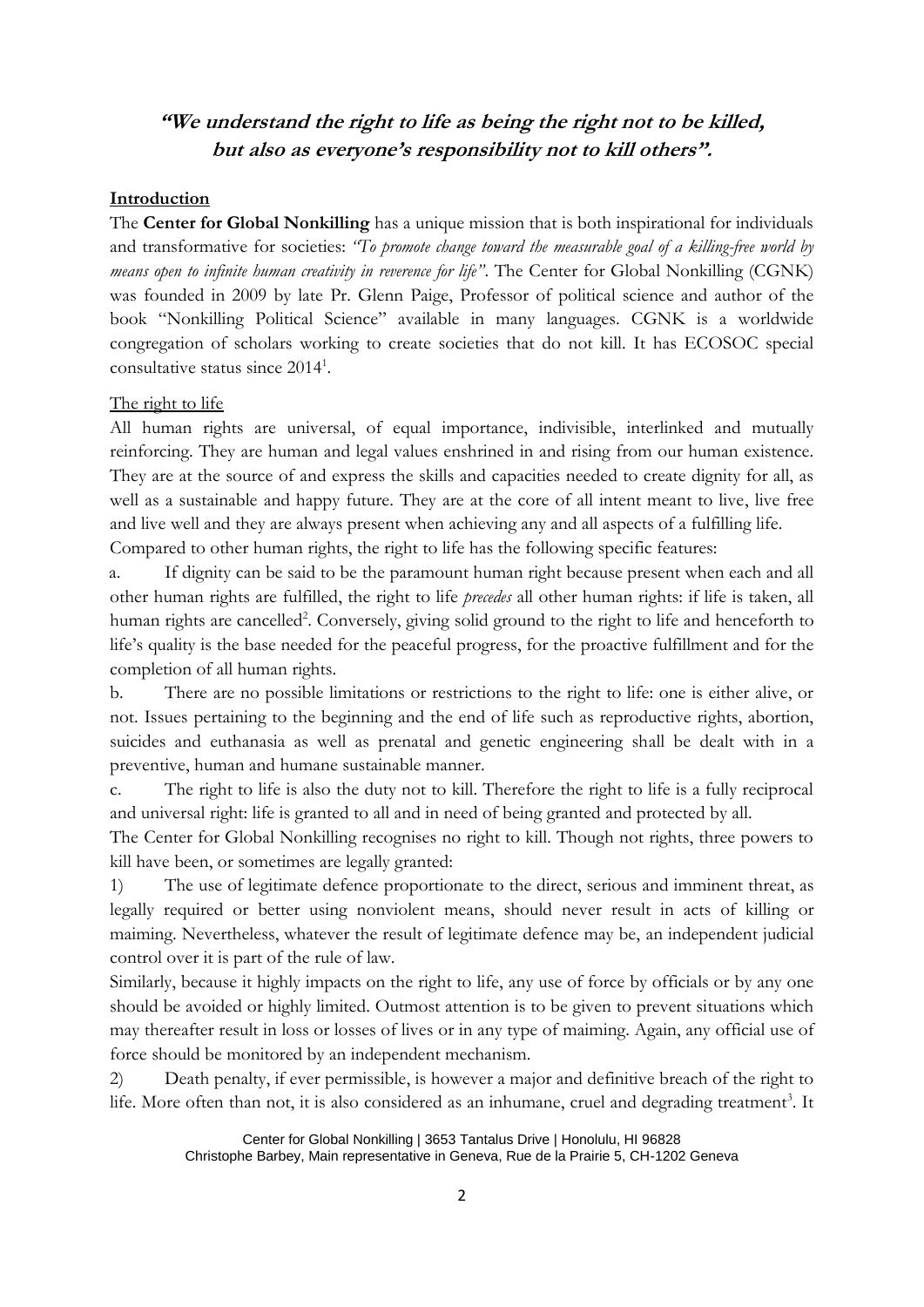is a poor example of respect for the right to life and thus, unworthy, lacking the necessary dignity required of any authoritative power.

3) Powers of war, as conceded by humanitarian law permit, as an exception to the right to life and under certain circumstances only, the taking of the life of soldiers. Seeing peace and respect of life prevail – always – and thus nullifying this exception is one of the objectives of the Center for Global Nonkilling.

#### Other human rights

All human rights are needed to fulfil a safe and happy life.

However, some human rights may be of more direct importance, either for the full realisation, or to avoid breaches of the right to life.

The links between *human rights and peace* are progressively being developed<sup>4</sup>. CGNK commends this new approach and attaches a special importance to the *human right to peace*. It is with great respect that we salute the fact that Botswana has supported the adoption of the declaration on the right to peace.

Human rights can only progress and be coordinated, be reciprocally fulfilling in a peaceful environment. Recalling the Universal Declaration of Human Rights (article 28): *"Everyone is entitled to a social and international order in which the rights and freedoms set forth in this Declaration can be fully realized"*, we insist on the fact that such an international and social order can only be a peaceful order. Peace is needed for the simultaneous realisation of all human rights and the peace is the means needed to achieve their coordination. As an example, the freedom of conscience, thought and religion and the freedom of expression need to be peacefully coordinated to reciprocally express themselves. So forth, peace is a value but it also provides methods to prevent or address conflicts of all sorts in a peaceful manner, without aggravating them, extracting lessons learned from them and establishing policies for their non-reoccurrence.

The *human right to a healthy environment*, sustaining humanity and life on Earth, deserves accurate attention as life can only be sustained and offered to future generations in a lasting and healthy environment.

The *right to participation*, including of women and youth, is highly important as well. The more people take responsibility for their life, the more they will respect the lives of others, as of all. Further, the more people participate to decision making, the easier it will be to achieve the Sustainable Development Goals (SDG).

Other specific human rights pertaining to the right to life, including inter alia the *rights to security*, *to adequate standards of living* and *to health* will be addressed as needed. The *right to happiness* or to fulfilment in reverence for life should be mentioned: "happy people breed a happy world".

**Conscience and Peace Tax International** works to obtain recognition of the right to conscientious objection to paying for armaments, war preparation and war conduct through taxes. It was founded in 1996 and has ECOSOC special consultative status since 1999<sup>5</sup>.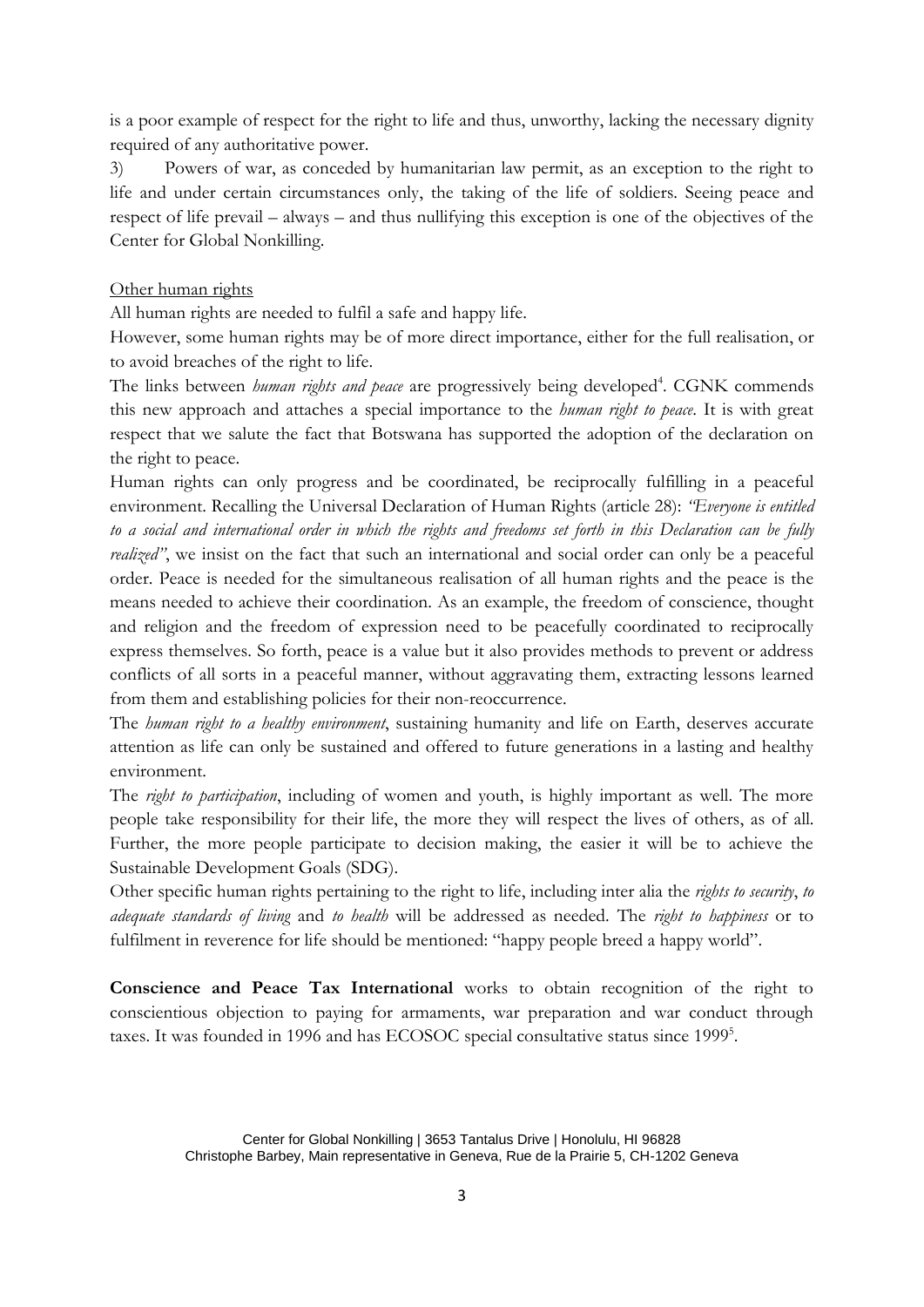#### **A. Background and framework**

- 1. Scope of international obligations
- a. International human rights constitution.

1° Every person needs life and to be part of a social group to live and to be part of a government. The absence of ratification by Botswana of the convention on the prevention and punishment of the crime of genocide is unbearable. The convention is also, among many, one of the tools needed to reach SDG 16.1 on the reduction of homicides, namely to: "Significantly reduce all forms of violence and related death rates everywhere".

**I. We strongly recommend to the authorities of Botswana to ratify the convention on the prevention and punishment of the crime of genocide as soon as possible and as accepted during the second cycle of the UPR (116.12, Armenia).** 

2° Showing care for the life of each and every one would deserve praise, is a good example for the people and will reduce State killings, thus also participating in the realization of SGD 16.1. **II. We therefore strongly encourage the people and the Authorities of Botswana to abolish the death penalty, to change the constitution accordingly and to ratify protocol II of the Covenant on Civil and Political Rights.**

3° Moreover, we note with some regret that the constitution of Botswana largely permits the taking of life in cases of war, arrest, escape, riot, insurrection, mutiny and to prevent the commitment of a criminal offence or to defend life or property (article  $4)^6$ .

Generally, the use of force, preferably of nonkilling, non-maiming and non-violent force, is to be avoided or highly limited and shall in all circumstances be proportionate to the attack or the offence and shall, in all occurring cases, be the subject of an independent control.

Similarly, killing during wars is not unlimited, including under international humanitarian law.

Therefore the constitution of Botswana is too wide, sending a wrong message about the imperative protection of life and of the right to life. Here again, this is part of SDG 16.1.

**III. We therefore encourage the people and the Authorities of Botswana to update their constitution to enhance the promotion and protection of the right to life and to attain the standards of protection of the right to life required by international law.**

4° Ratification of the Convention on Enforced Disappearances (CED) should also be made to assure a more comprehensive and legal protection of the right to life, a more commendable progress towards – again – the fulfillment of SDG 16.1.

**IV. We encourage the Authorities of Botswana to ratify the Convention on enforced disappearances.**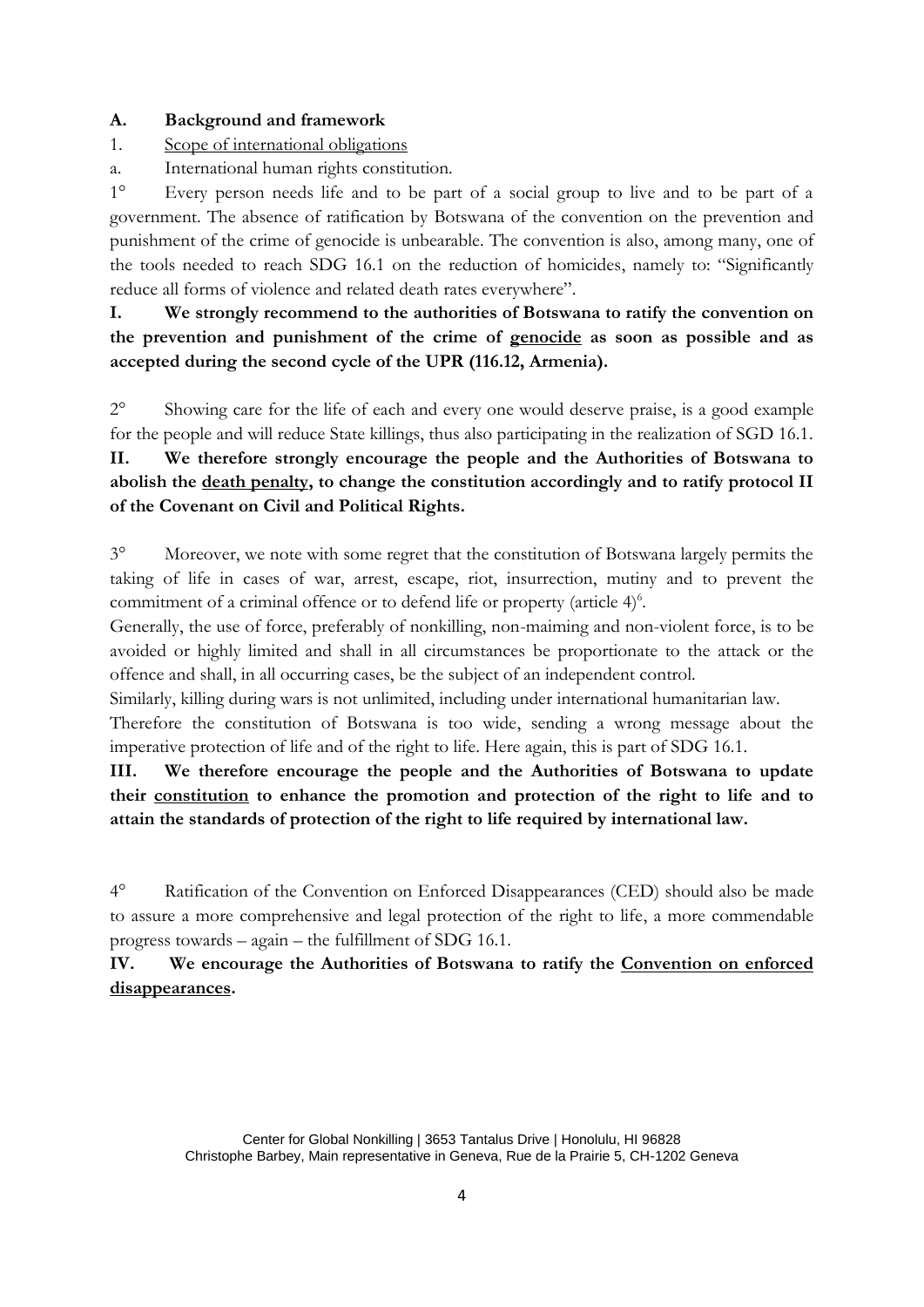b. Peace treaties and issues (A.1.b)

5° Though it ranks  $27<sup>th</sup>$  in the global peace index<sup>7</sup> – the best score in Africa – Botswana has not ratified a long list of disarmament treaties.

**V. We strongly recommend to the Authorities of Botswana to ratify the third protocol of the Geneva conventions, the Convention on the prohibition of military or any other hostile use of environmental modification techniques, the convention on conventional weapons and its protocols and the arms trade treaty.**

6° Considering that reports on the progress of peace within and without a country are an integral part of human rights enhancement and of SDG 16,

## **VI. We encourage the Government of Botswana to integrate the progress of peace in its reporting processes.**

2. Constitutional and legislative framework

7° Democratic participation rights, i.e. as provided for in article 89 of the Constitution or 25 CCPR, should be extended to all citizens, including for all revisions of the constitution.

#### **VII. CGNK recommends improving participation rights.**

**B. (…)**

**C. (…)**

## **D. Policy measures**

8° Using tools such as the SDGs, but also the WHO Global Status on Violence Prevention (2014) and similar other ones, mainstreaming also meditation and peaceful settlement of disputes nationally and locally, eventually creating a department or a ministry for peace and violence prevention and henceforth allocating proper funds for it to deliver on purpose,

## **VIII. We recommend to Botswana the drawing of a plan for violence reduction at all levels.**

## **E. Implementation of international human rights obligations (…).**

1.  $(...)$ 

#### 2. The right to life

*Living happily*.

9° Here are some aspects of the right to life in need of improvement.

a. Due to time constraints we do not enter in detail on some aspects of the right to life that are in Botswana rather on average compared to Africa or the rest of the world, or that are already in good progress such as the right to registration at birth, infant and maternal mortality, life expectancy issues, suicide rates and abortion issues. We do not either detail other aspects for which we presently lack sufficient information such as work and leisure casualties, enforced disappearances, death in custody, assisted suicide and euthanasia and if relevant prenatal and genetic engineering.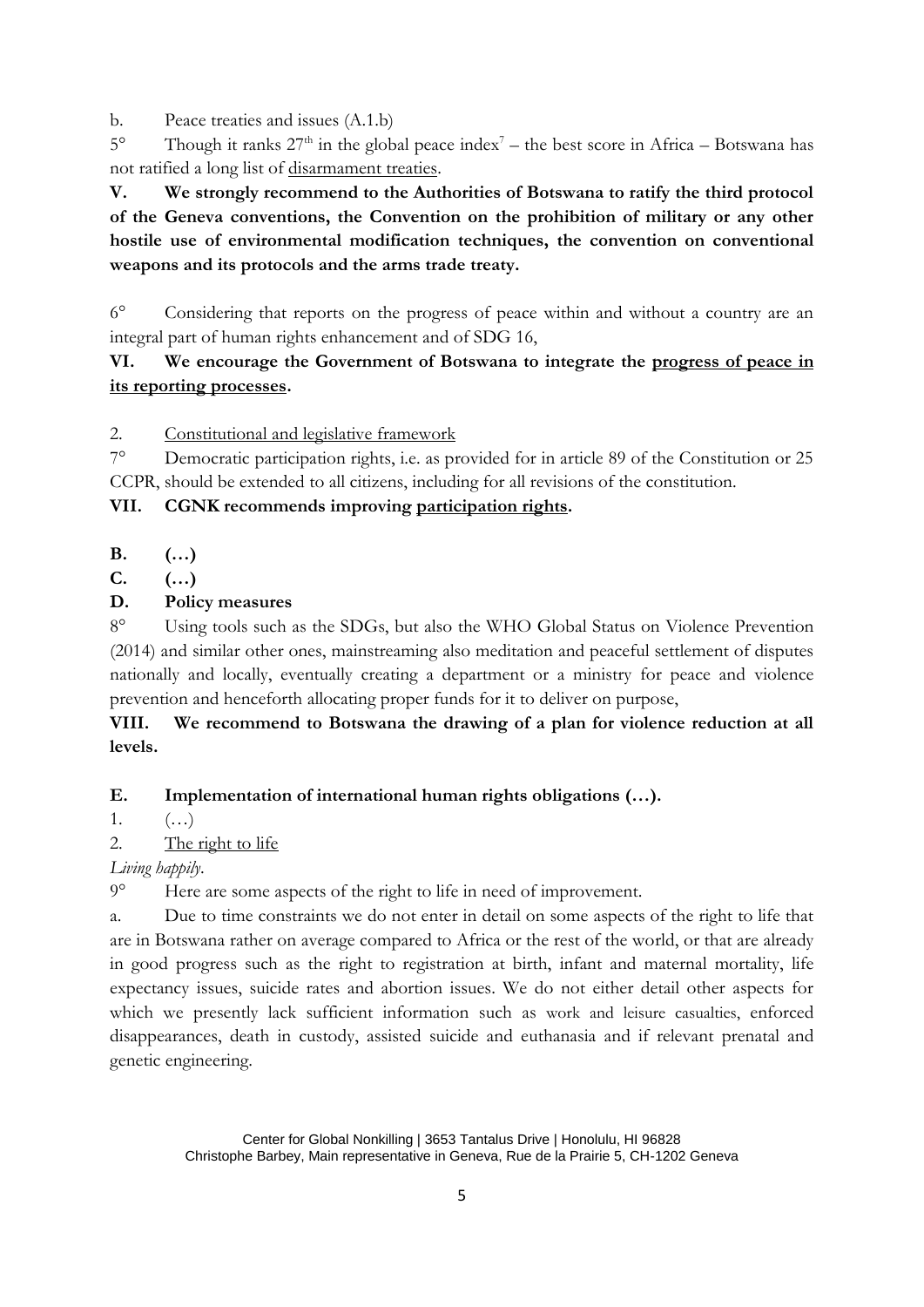However, we recall that the protection of life is a right and a duty, and that the only possible way to attain full respect of the right to life is through the *prevention* of any possible infringement on the right.

**IX. Therefore, we encourage the authorities and the people of Botswana to highlight the right to life and the protection due thereupon in all their policies and discourses and to set up efficient prevention mechanisms and programs to avoid losses of life, thus becoming killing free.**

b. Homicide rates are a bit high compared to the world average, but still good for Africa<sup>8</sup>.

**X. As every life counts, we recommend to Botswana the adoption of a plan to show more respect for life and to diminish homicide rates in accordance with SDG 16.1.**

c. They are however, press report containing allegations of the police or the Botswana Defence Force being "easily shooting" at people<sup>9</sup>. If these allegations are true, armed forces should be reminded of due respect to the right to life, and or equipped with non-lethal weapons.

**XI. Any use of force resulting in a killing or a maiming should be investigated and dealt with by an independent body. We encourage the Authorities of Botswana to adopt or present measures to limit the use of force and to provide for an independent control of any use of force.**

d. Similarly, traffic casualties are a bit high compared to the world average, but still good for Africa<sup>10</sup>.

## **XII. As every life counts, we recommend to Botswana the adoption of a plan to lower traffic casualties and fulfill SDG 3.6.**

3. The right to freedom on Conscience, thought and religion: Conscientious objection.

10° As conscientious objection is also the refusal to kill, conscientious objection should also be considered under the right to life.

a. Serving in the Botswana defence Force is voluntary. However, we lack information on the possibility of these volunteers to come out of service, should they develop conscientious objection motives.

**XIII. Therefore we recommend that Botswana, as with other countries whose armed forces rely upon voluntary recruitment, be encouraged to make a clear statement in law of the right to have or to develop a conscientious objection to military service, so as to guarantee protection of that right to all, including those who have already enlisted in the armed forces.**

b. Similarly, persons who should develop conscientious objection motives to participate in the financing of military activities should be provided with the possibility to be liberated from such taxation and to pay a similar amount for sustaining peace activities.

**XIV. We encourage the Government of Botswana to create a fund for peace in which people can make voluntary contribution or pay what they refuse to pay for military budgets.** 

> Center for Global Nonkilling | 3653 Tantalus Drive | Honolulu, HI 96828 Christophe Barbey, Main representative in Geneva, Rue de la Prairie 5, CH-1202 Geneva